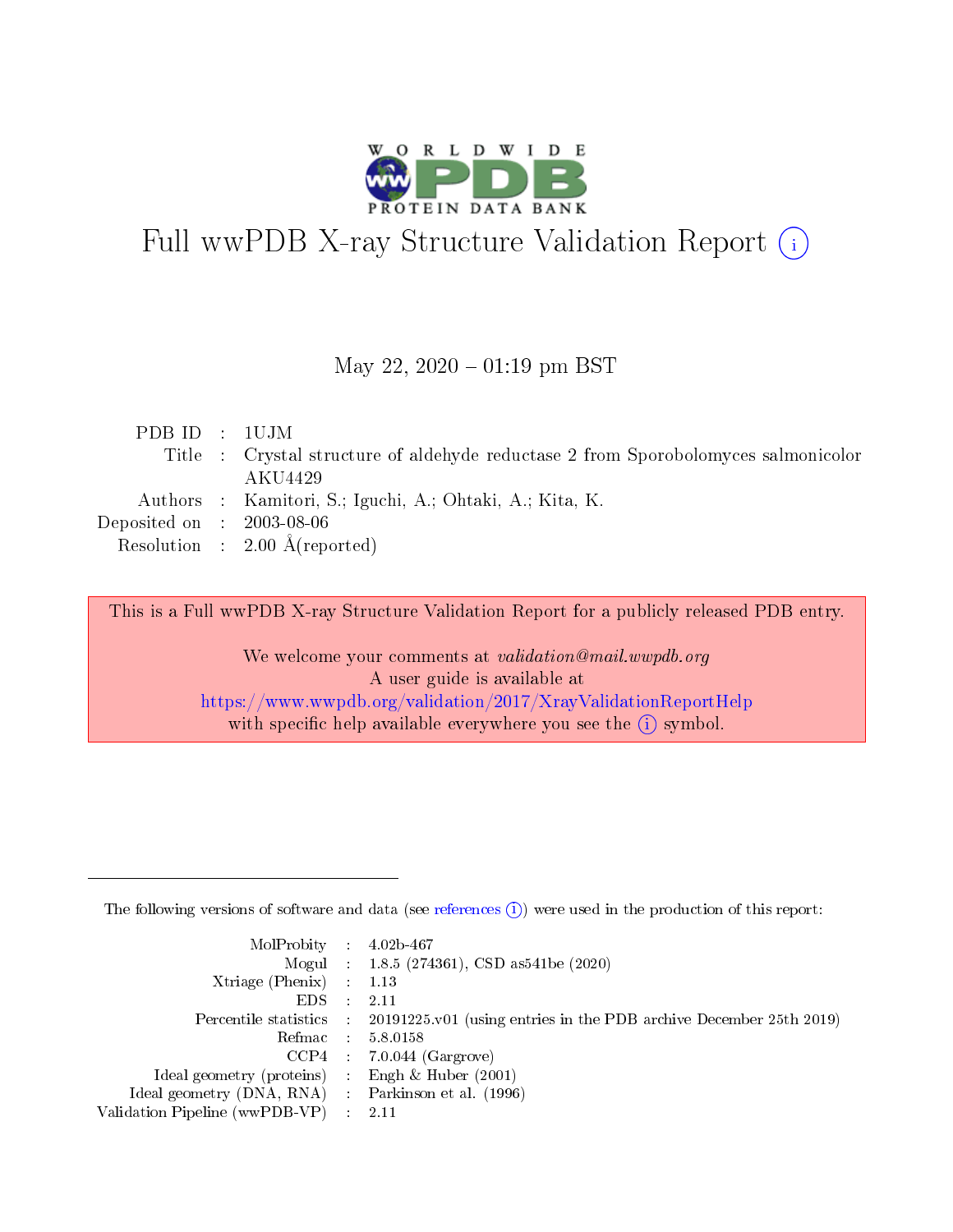## 1 [O](https://www.wwpdb.org/validation/2017/XrayValidationReportHelp#overall_quality)verall quality at a glance (i)

The following experimental techniques were used to determine the structure: X-RAY DIFFRACTION

The reported resolution of this entry is 2.00 Å.

Percentile scores (ranging between 0-100) for global validation metrics of the entry are shown in the following graphic. The table shows the number of entries on which the scores are based.



| Metric                | Whole archive<br>$(\#\text{Entries})$ | Similar resolution<br>$(\#\text{Entries},\, \text{resolution}\; \text{range}(\textup{\AA}))$ |
|-----------------------|---------------------------------------|----------------------------------------------------------------------------------------------|
| $R_{free}$            | 130704                                | $8085(2.00-2.00)$                                                                            |
| Clashscore            | 141614                                | $9178(2.00-2.00)$                                                                            |
| Ramachandran outliers | 138981                                | $9054(2.00-2.00)$                                                                            |
| Sidechain outliers    | 138945                                | $9053(2.00-2.00)$                                                                            |
| RSRZ outliers         | 127900                                | 7900 (2.00-2.00)                                                                             |

The table below summarises the geometric issues observed across the polymeric chains and their fit to the electron density. The red, orange, yellow and green segments on the lower bar indicate the fraction of residues that contain outliers for  $>=3, 2, 1$  and 0 types of geometric quality criteria respectively. A grey segment represents the fraction of residues that are not modelled. The numeric value for each fraction is indicated below the corresponding segment, with a dot representing fractions <=5% The upper red bar (where present) indicates the fraction of residues that have poor fit to the electron density. The numeric value is given above the bar.

| Mol | $Chain \  Length$ | Quality of chain |     |  |
|-----|-------------------|------------------|-----|--|
|     | 349               | 6%<br>81%        | 18% |  |
|     | 249               | 6%<br>83%        | 17% |  |

The following table lists non-polymeric compounds, carbohydrate monomers and non-standard residues in protein, DNA, RNA chains that are outliers for geometric or electron-density-fit criteria:

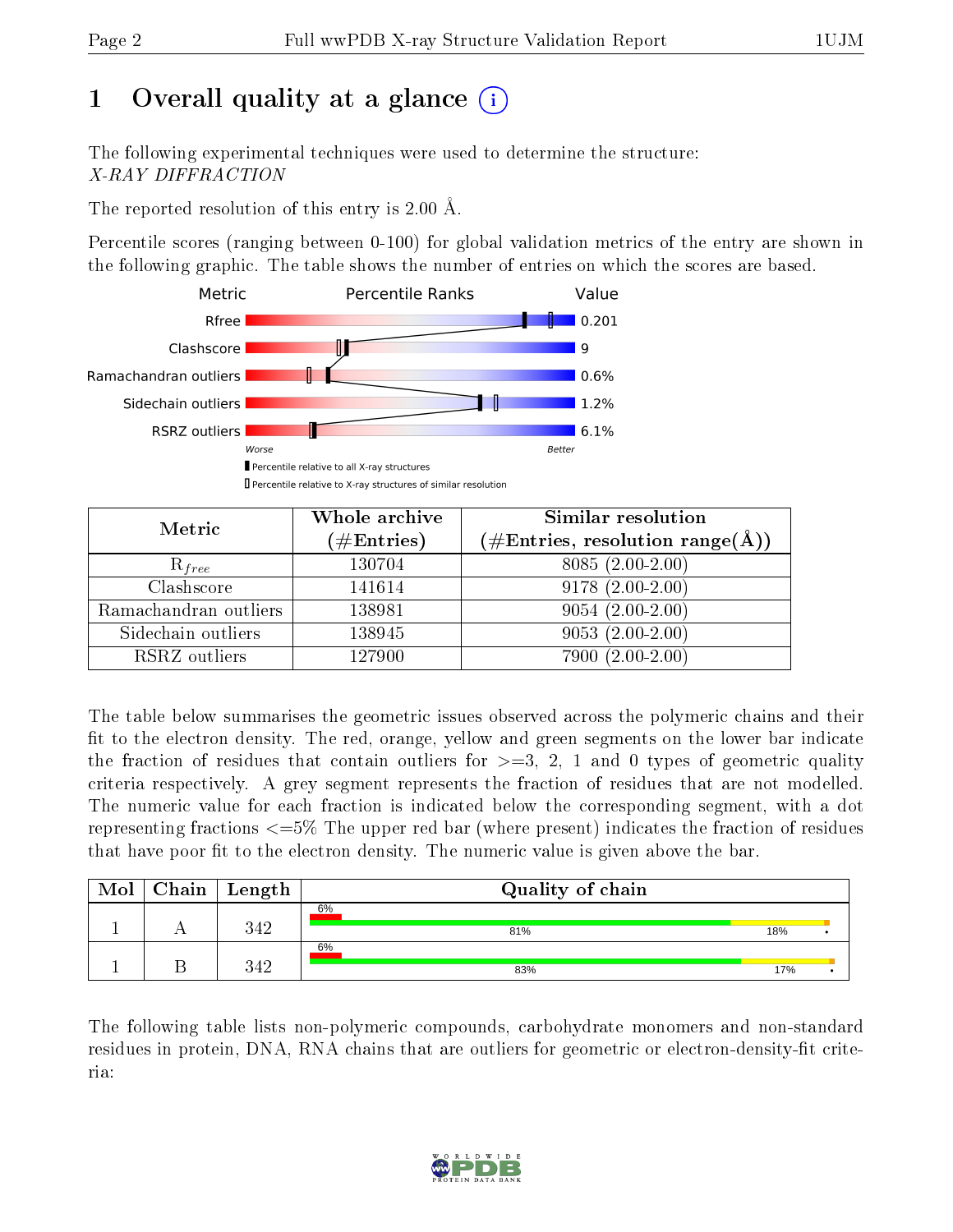|  |      |  | $\mid$ Mol $\mid$ Type $\mid$ Chain $\mid$ Res $\mid$ Chirality $\mid$ Geometry $\mid$ Clashes $\mid$ Electron density $\mid$ |
|--|------|--|-------------------------------------------------------------------------------------------------------------------------------|
|  | 1001 |  |                                                                                                                               |
|  | 1010 |  |                                                                                                                               |

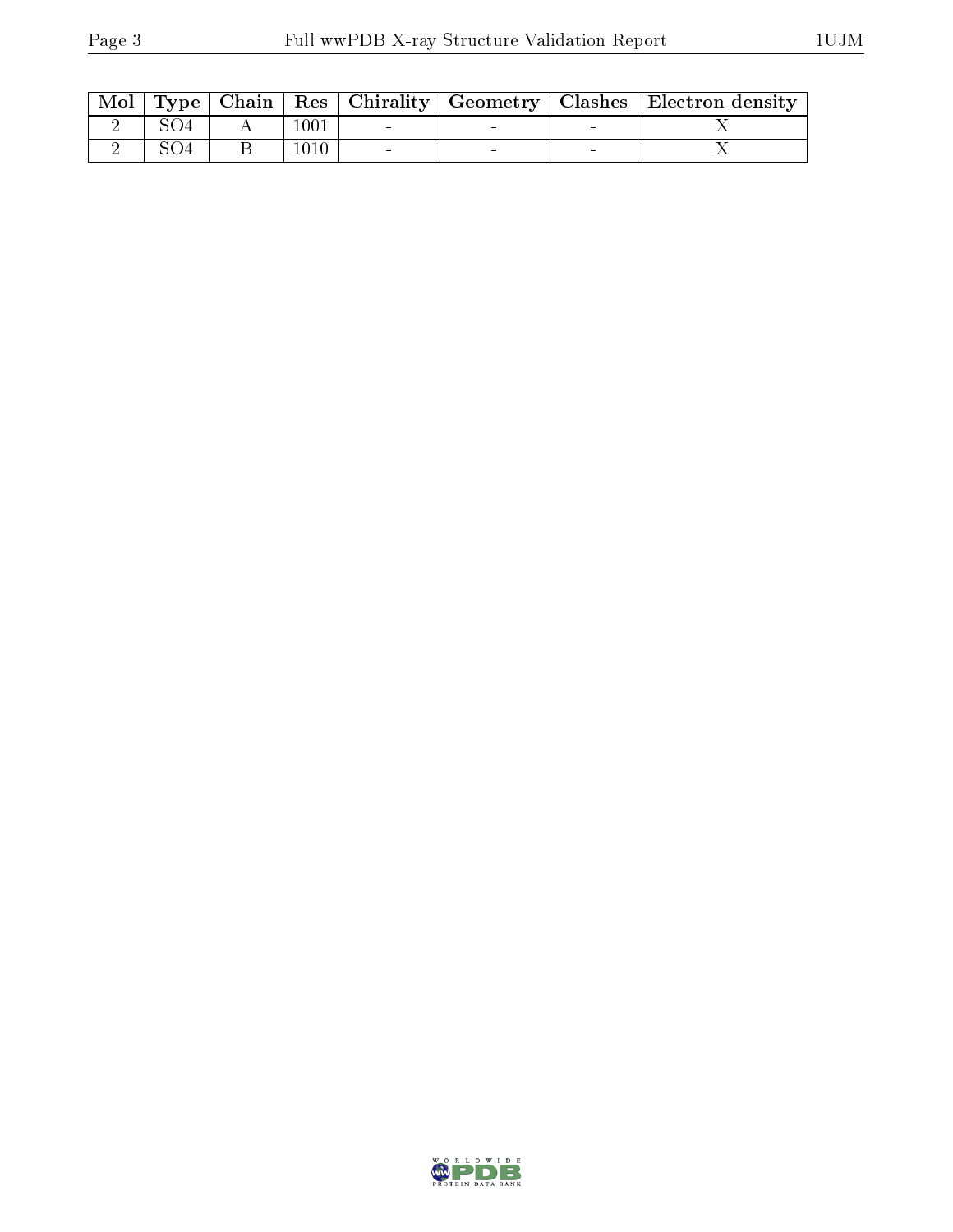## 2 Entry composition (i)

There are 3 unique types of molecules in this entry. The entry contains 5959 atoms, of which 0 are hydrogens and 0 are deuteriums.

In the tables below, the ZeroOcc column contains the number of atoms modelled with zero occupancy, the AltConf column contains the number of residues with at least one atom in alternate conformation and the Trace column contains the number of residues modelled with at most 2 atoms.

Molecule 1 is a protein called Aldehyde reductase II.

| Mol | Chain   Residues | Atoms         |                       |         |        |  | $\text{ZeroOcc}$   AltConf   Trace |  |  |
|-----|------------------|---------------|-----------------------|---------|--------|--|------------------------------------|--|--|
|     | 342              | Total<br>2630 | C N<br>1683 438 502 1 |         | O S Se |  |                                    |  |  |
|     | 342              | 2630          | Total C N<br>1683     | 438 502 | O S Se |  |                                    |  |  |

| Chain | Residue | Modelled   | Actual     | Comment          | Reference  |
|-------|---------|------------|------------|------------------|------------|
| А     | 72      | MSE        | MET        | MODIFIED RESIDUE | UNP Q9UUN9 |
| A     | 192     | MSE        | <b>MET</b> | MODIFIED RESIDUE | UNP Q9UUN9 |
| A     | 227     | MSE        | MET        | MODIFIED RESIDUE | UNP Q9UUN9 |
| A     | 228     | MSE        | <b>MET</b> | MODIFIED RESIDUE | UNP Q9UUN9 |
| А     | 242     | MSE        | <b>MET</b> | MODIFIED RESIDUE | UNP Q9UUN9 |
| В     | 72      | MSE        | <b>MET</b> | MODIFIED RESIDUE | UNP Q9UUN9 |
| B     | 192     | <b>MSE</b> | <b>MET</b> | MODIFIED RESIDUE | UNP Q9UUN9 |
| B     | 227     | MSE.       | <b>MET</b> | MODIFIED RESIDUE | UNP Q9UUN9 |
| B     | 228     | <b>MSE</b> | <b>MET</b> | MODIFIED RESIDUE | UNP Q9UUN9 |
| В     | 242     | MSE        | MET        | MODIFIED RESIDUE | UNP Q9U    |

There are 10 discrepancies between the modelled and reference sequences:

• Molecule 2 is SULFATE ION (three-letter code: SO4) (formula:  $O_4S$ ).

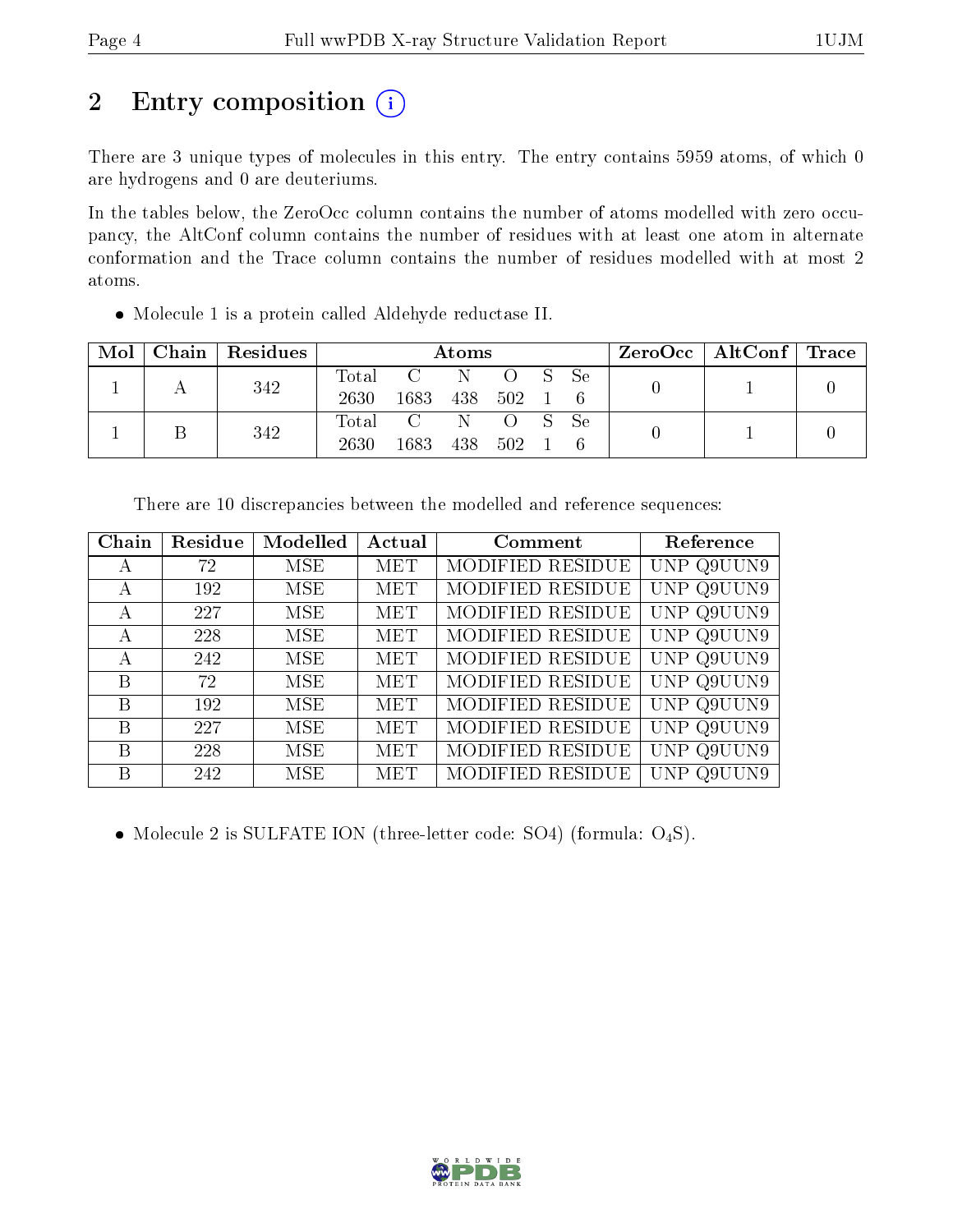

| $\overline{\text{Mol}}$ | $\overline{\text{Chain}}$ | <b>Residues</b> | Atoms                                                                                                  | ZeroOcc          | AltConf          |
|-------------------------|---------------------------|-----------------|--------------------------------------------------------------------------------------------------------|------------------|------------------|
| $\overline{2}$          | $\bf{A}$                  | $\mathbf{1}$    | S<br>Total<br>$\overline{O}$<br>5<br>$\overline{4}$<br>$\mathbf{1}$                                    | $\boldsymbol{0}$ | $\boldsymbol{0}$ |
| $\overline{2}$          | $\bf{A}$                  | $\mathbf{1}$    | S<br>Total<br>O<br>$\overline{5}$<br>$\overline{4}$<br>$\mathbf{1}$                                    | $\overline{0}$   | $\overline{0}$   |
| $\sqrt{2}$              | $\bf{A}$                  | $\mathbf{1}$    | $\overline{S}$<br>Total<br>$\overline{O}$<br>$\overline{5}$<br>$\overline{4}$<br>$\mathbf{1}$          | $\overline{0}$   | $\overline{0}$   |
| $\overline{2}$          | $\bf{A}$                  | $\mathbf{1}$    | $\overline{\mathrm{s}}$<br>Total<br>$\overline{O}$<br>$\overline{5}$<br>$\mathbf{1}$<br>$\overline{4}$ | $\overline{0}$   | $\overline{0}$   |
| $\sqrt{2}$              | B                         | $\mathbf{1}$    | S<br>Total<br>$\overline{O}$<br>$\overline{5}$<br>$\mathbf{1}$<br>$\overline{4}$                       | $\overline{0}$   | $\overline{0}$   |
| $\overline{2}$          | B                         | $\mathbf{1}$    | S<br>Total<br>O<br>$\overline{5}$<br>$\mathbf{1}$<br>4                                                 | $\overline{0}$   | $\overline{0}$   |
| $\overline{2}$          | $\, {\bf B}$              | $\mathbf{1}$    | S<br>Total<br>$\overline{O}$<br>$\overline{5}$<br>$\mathbf{1}$<br>$\overline{4}$                       | $\boldsymbol{0}$ | $\overline{0}$   |
| $\overline{2}$          | B                         | $\mathbf{1}$    | S<br>Total<br>$\overline{O}$<br>$\overline{5}$<br>$\mathbf{1}$<br>4                                    | $\overline{0}$   | $\overline{0}$   |
| $\overline{2}$          | B                         | $\mathbf{1}$    | S<br>Total<br>О<br>$\overline{5}$<br>$\mathbf{1}$<br>4                                                 | $\overline{0}$   | $\overline{0}$   |
| $\overline{2}$          | $\boldsymbol{B}$          | $\mathbf{1}$    | S<br>Total<br>$\overline{O}$<br>$\mathbf{1}$<br>5<br>4                                                 | $\overline{0}$   | $\boldsymbol{0}$ |

• Molecule 3 is water.

|  | $Mol$   Chain   Residues | Atoms               | ZeroOcc   AltConf |
|--|--------------------------|---------------------|-------------------|
|  | 336                      | Total<br>336<br>336 |                   |
|  | 313                      | Total<br>313<br>313 |                   |

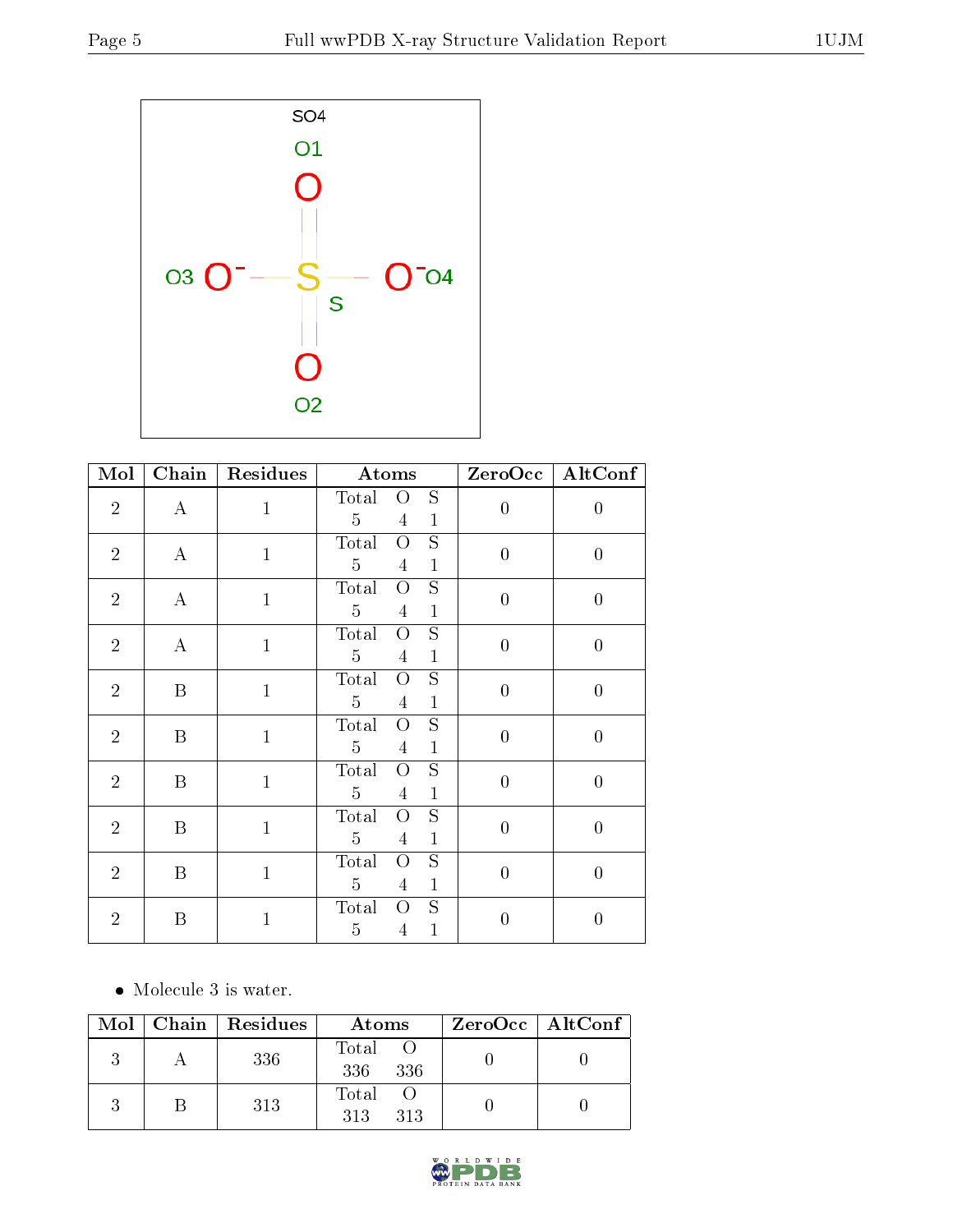## 3 Residue-property plots  $(i)$

These plots are drawn for all protein, RNA and DNA chains in the entry. The first graphic for a chain summarises the proportions of the various outlier classes displayed in the second graphic. The second graphic shows the sequence view annotated by issues in geometry and electron density. Residues are color-coded according to the number of geometric quality criteria for which they contain at least one outlier: green  $= 0$ , yellow  $= 1$ , orange  $= 2$  and red  $= 3$  or more. A red dot above a residue indicates a poor fit to the electron density (RSRZ  $> 2$ ). Stretches of 2 or more consecutive residues without any outlier are shown as a green connector. Residues present in the sample, but not in the model, are shown in grey.



• Molecule 1: Aldehyde reductase II

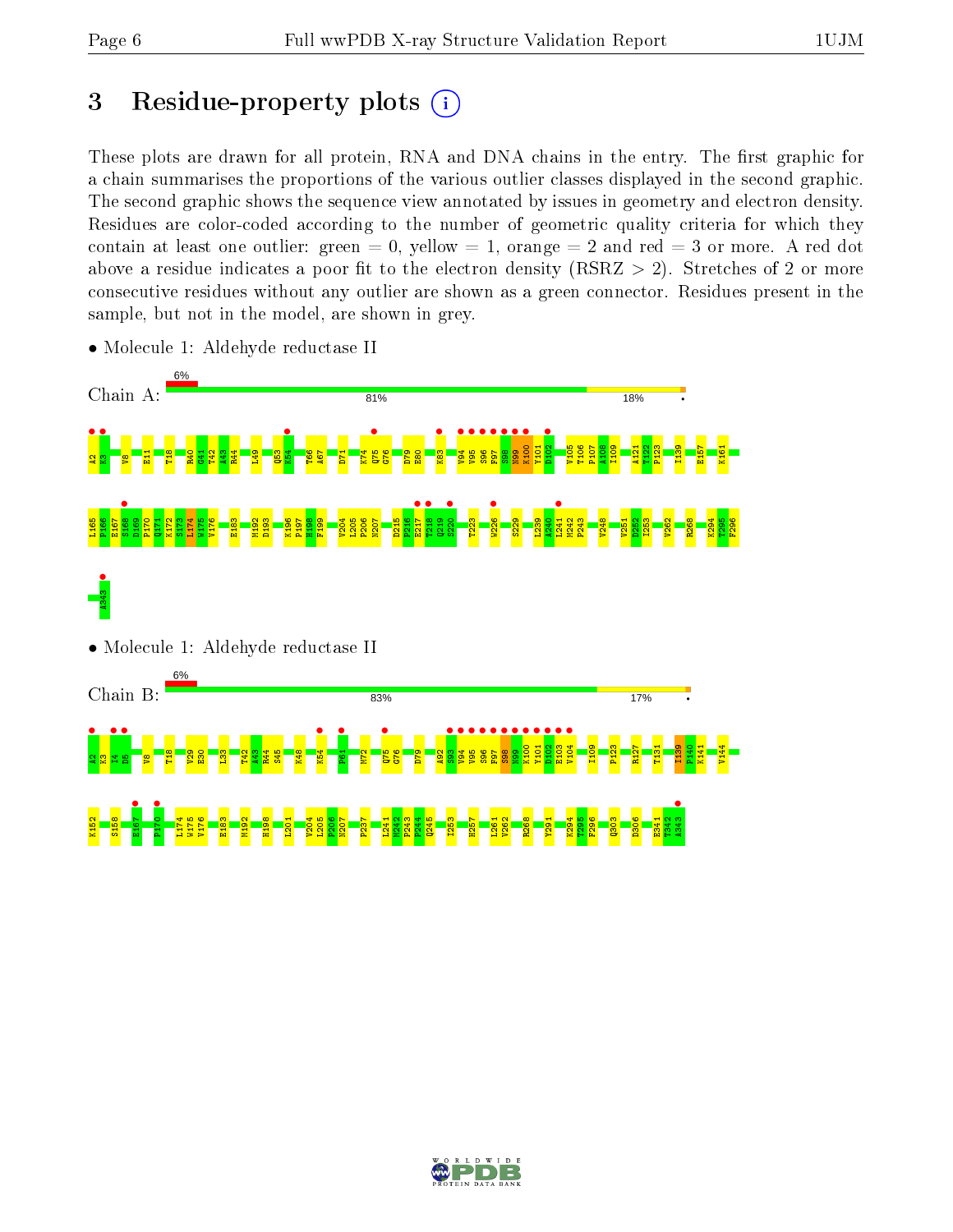## 4 Data and refinement statistics  $(i)$

| Property                                                                 | Value                                             | Source                       |
|--------------------------------------------------------------------------|---------------------------------------------------|------------------------------|
| Space group                                                              | P 21 21 21                                        | Depositor                    |
| Cell constants                                                           | 83.51Å 148.71Å<br>54.87Å                          | Depositor                    |
| a, b, c, $\alpha$ , $\beta$ , $\gamma$                                   | $90.00^\circ$<br>$90.00^\circ$<br>$90.00^{\circ}$ |                              |
| Resolution $(A)$                                                         | 2.00<br>39.03<br>$\frac{1}{2}$                    | Depositor                    |
|                                                                          | 39.03<br>$-2.00$                                  | <b>EDS</b>                   |
| % Data completeness                                                      | $99.8$ $(39.03 - 2.00)$                           | Depositor                    |
| (in resolution range)                                                    | 99.9 (39.03-2.00)                                 | <b>EDS</b>                   |
| $R_{merge}$                                                              | 0.06                                              | Depositor                    |
| $\mathrm{R}_{sym}$                                                       | 0.06                                              | Depositor                    |
| $\langle I/\sigma(I) \rangle^{-1}$                                       | 15.58 (at $2.00\text{\AA}$ )                      | Xtriage                      |
| Refinement program                                                       | $\overline{\text{CNS} 1.1}$                       | Depositor                    |
| $R, R_{free}$                                                            | $0.198 \quad , \quad 0.244$                       | Depositor                    |
|                                                                          | $0.184$ ,<br>0.201                                | DCC                          |
| $R_{free}$ test set                                                      | 610 reflections $(1.30\%)$                        | wwPDB-VP                     |
| Wilson B-factor $(A^2)$                                                  | 19.7                                              | Xtriage                      |
| Anisotropy                                                               | 0.559                                             | Xtriage                      |
| Bulk solvent $k_{sol}(\mathrm{e}/\mathrm{A}^3),$ $B_{sol}(\mathrm{A}^2)$ | $0.36$ , 62.9                                     | <b>EDS</b>                   |
| L-test for twinning <sup>2</sup>                                         | $< L >$ = 0.50, $< L2 >$ = 0.33                   | Xtriage                      |
| Estimated twinning fraction                                              | No twinning to report.                            | $\overline{\text{X}}$ triage |
| $F_o, F_c$ correlation                                                   | 0.94                                              | <b>EDS</b>                   |
| Total number of atoms                                                    | 5959                                              | wwPDB-VP                     |
| Average B, all atoms $(A^2)$                                             | 24.0                                              | wwPDB-VP                     |

Xtriage's analysis on translational NCS is as follows: The analyses of the Patterson function reveals a significant off-origin peak that is  $28.24\%$  of the origin peak, indicating pseudo-translational symmetry. The chance of finding a peak of this or larger height randomly in a structure without pseudo-translational symmetry is equal to 1.9072e-03. The detected translational NCS is most likely also responsible for the elevated intensity ratio.

<sup>&</sup>lt;sup>2</sup>Theoretical values of  $\langle |L| \rangle$ ,  $\langle L^2 \rangle$  for acentric reflections are 0.5, 0.333 respectively for untwinned datasets, and 0.375, 0.2 for perfectly twinned datasets.



<span id="page-6-1"></span><span id="page-6-0"></span><sup>1</sup> Intensities estimated from amplitudes.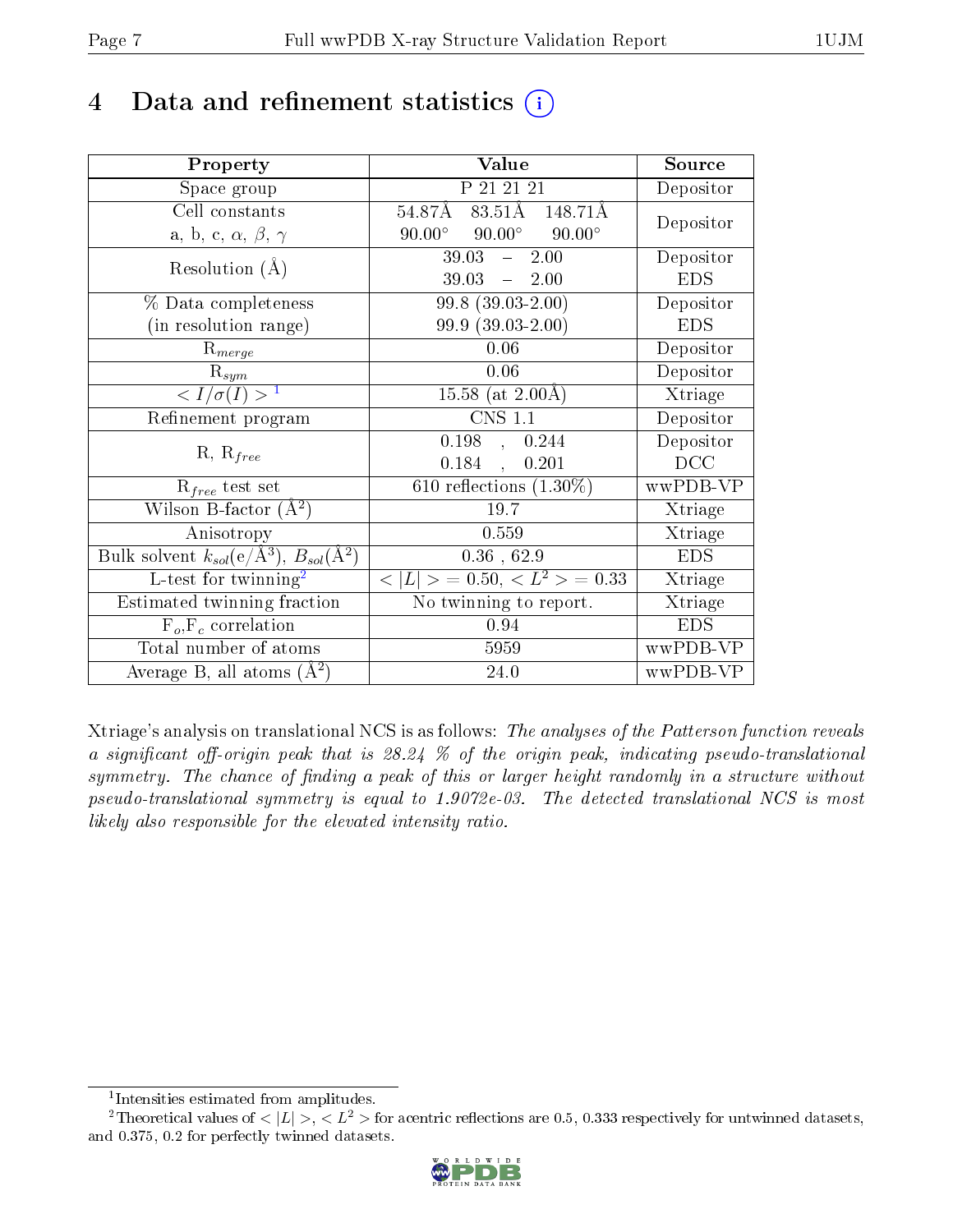## 5 Model quality  $(i)$

### 5.1 Standard geometry  $(i)$

Bond lengths and bond angles in the following residue types are not validated in this section: SO4

The Z score for a bond length (or angle) is the number of standard deviations the observed value is removed from the expected value. A bond length (or angle) with  $|Z| > 5$  is considered an outlier worth inspection. RMSZ is the root-mean-square of all Z scores of the bond lengths (or angles).

| Mol | Chain |                   | Bond lengths | Bond angles |                    |  |
|-----|-------|-------------------|--------------|-------------|--------------------|--|
|     |       | RMSZ <sup> </sup> | # $ Z  > 5$  | RMSZ        | # $ Z  > 5$        |  |
|     |       | 0.30              | 0/2691       | 0.58        | $1/3653$ $(0.0\%)$ |  |
|     | B     | 0.30              | 0/2691       | 0.57        | $1/3653(0.0\%)$    |  |
| AH  | АĦ    | 0.30              | 0/5382       | 0.57        | $2/7306(0.0\%)$    |  |

There are no bond length outliers.

All (2) bond angle outliers are listed below:

|  |     | Mol   Chain   Res   Type   Atoms                                 | $\mathbf{Z}$ | Observed( $^{\circ}$ )   Ideal( $^{\circ}$ ) |        |
|--|-----|------------------------------------------------------------------|--------------|----------------------------------------------|--------|
|  | 139 | $\parallel$ ILE $\parallel$ N-CA-C $\parallel$ -5.36 $\parallel$ |              | 96.52                                        |        |
|  | 139 | ILE $\vert$ N-CA-C $\vert$ -5.05                                 |              | 97.38                                        | 111 OO |

There are no chirality outliers.

There are no planarity outliers.

### 5.2 Too-close contacts  $\overline{a}$

In the following table, the Non-H and H(model) columns list the number of non-hydrogen atoms and hydrogen atoms in the chain respectively. The H(added) column lists the number of hydrogen atoms added and optimized by MolProbity. The Clashes column lists the number of clashes within the asymmetric unit, whereas Symm-Clashes lists symmetry related clashes.

| Mol |      | Chain   Non-H   $H (model)$ | H(added) |    | $Clashes$   Symm-Clashes |
|-----|------|-----------------------------|----------|----|--------------------------|
|     | 2630 |                             | 2626     | 53 |                          |
|     | 2630 |                             | 2626     | 48 |                          |
|     | 20   |                             |          |    |                          |
|     | 30   |                             |          |    |                          |
|     | 336  |                             |          |    |                          |
|     | 313  |                             |          |    |                          |
|     | 5959 |                             | 5252     | 97 |                          |

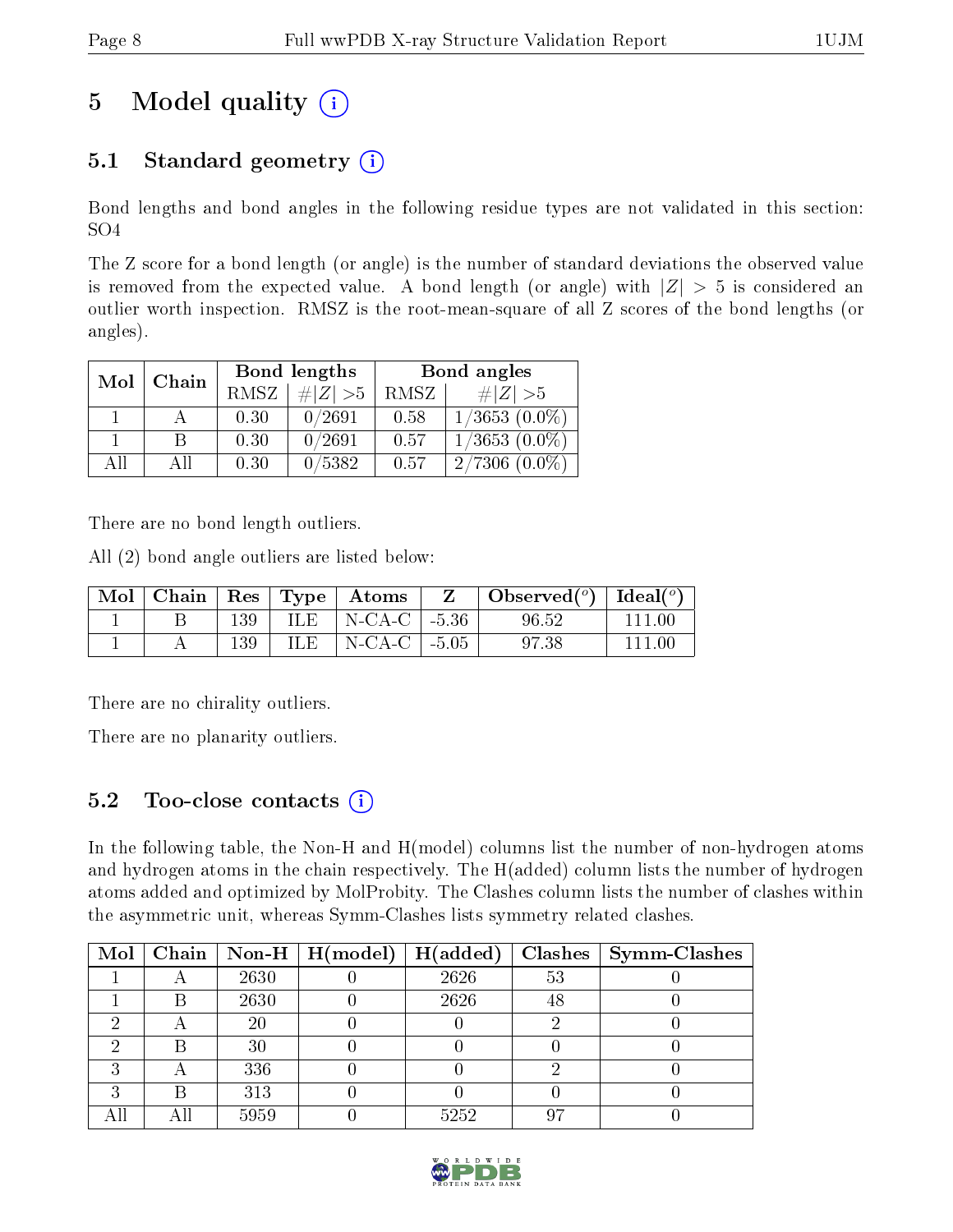The all-atom clashscore is defined as the number of clashes found per 1000 atoms (including hydrogen atoms). The all-atom clashscore for this structure is 9.

All (97) close contacts within the same asymmetric unit are listed below, sorted by their clash magnitude.

| Atom-1                            | Atom-2                        | Interatomic       | Clash           |
|-----------------------------------|-------------------------------|-------------------|-----------------|
|                                   |                               | distance $(A)$    | overlap $(\AA)$ |
| 1:A:239:LEU:HA                    | 1: A:242: MSE:HE3             | 1.32              | 1.05            |
| $1:A:192[B]\overline{.MSE:HE2}$   | 1: A: 197: PRO:HG2            | 1.56              | 0.88            |
| 1:B:29:VAL:O                      | 1:B:33:LEU:HD13               | 1.84              | 0.78            |
| 1:A:192[B]:MSE:HE2                | 1:A:197:PRO:CG                | 2.20              | 0.72            |
| 1:A:192[B]:MSE:HE1                | 1:A:199:PHE:O                 | 1.88              | 0.72            |
| 1:B:72:MSE:SE                     | 1:B:94:VAL:HG13               | 2.41              | 0.70            |
| 1:B:192[B]:MSE:HE1                | 1:B:201:LEU:H                 | 1.57              | 0.69            |
| 1: A:75: GLN:OE1                  | $1:B:75:GLN:\overline{HG2}$   | 1.92              | 0.69            |
| 1: A:251:VAL:HA                   | 2:A:1001:SO4:O2               | 1.95              | 0.66            |
| 1:A:192[B]:MSE:CE                 | 1: A:197: PRO:HG2             | 2.26              | 0.65            |
| 1: A:95:VAL:O                     | 1:A:96:SER:HB2                | 1.97              | 0.65            |
| 1: B:54: LYS:NZ                   | 1:B:54:LYS:HB2                | 2.12              | 0.64            |
| $1:B:174:\overline{\text{LEU:C}}$ | 1:B:174:LEU:HD23              | 2.18              | 0.63            |
| 1: A:223:THR:HA                   | 1:A:226:TRP:CE3               | 2.33              | 0.63            |
| 1:B:104:VAL:HG21                  | 1:B:176:VAL:CG1               | 2.29              | 0.62            |
| 1:A:99:ASN:HD21                   | 1:A:172:LYS:HE3               | 1.63              | 0.61            |
| 1:B:8:VAL:HG22                    | 1:B:262:VAL:HA                | 1.83              | 0.61            |
| 1:B:98:SER:HB2                    | 1:B:103:GLU:HB3               | 1.84              | 0.60            |
| 1: A:83: LYS: NZ                  | 1:A:83:LYS:HB3                | 2.17              | 0.60            |
| 1:A:8:VAL:HG22                    | 1:A:262:VAL:HA                | 1.82              | 0.60            |
| 1:A:161:LYS:HG3                   | 1:A:165:LEU:HD11              | 1.85              | 0.59            |
| 1:A:192[B]:MSE:HE3                | 1: A:199:PHE:CE1              | $\overline{2.38}$ | 0.58            |
| 1:B:139:ILE:HD12                  | 1:B:174:LEU:HD21              | 1.85              | 0.58            |
| 1: A:75: GLN:HG3                  | 1:B:75:GLN:HB2                | 1.86              | 0.58            |
| 1:A:206:PRO:HB3                   | $1:$ A:253:ILE:HD12           | 1.85              | 0.57            |
| 1:A:94:VAL:HG22                   | 1: A:95: VAL: N               | 2.20              | 0.57            |
| 1:B:192[B]:MSE:CE                 | 1:B:201:LEU:H                 | 2.18              | 0.57            |
| 1: A:94: VAL:HG22                 | 1:A:95:VAL:H                  | 1.70              | 0.56            |
| 1: A:106:THR:HB                   | 1:A:107:PRO:HD3               | 1.88              | 0.56            |
| 1:B:253:ILE:O                     | 1:B:257:HIS:HD2               | 1.88              | 0.55            |
| 1:B:76:GLY:HA2                    | 1:B:79:ASP:OD1                | 2.05              | 0.55            |
| 1: A: 223: THR: HA                | 1: A:226:TRP:HE3              | 1.71              | 0.54            |
| 1: A:99: ASN:OD1                  | 1: A:176: VAL:HG21            | 2.08              | 0.53            |
| 1: B: 3: LYS:C                    | 1:B:3:LYS:HD3                 | 2.28              | 0.53            |
| 1:B:131:THR:OG1                   | 1:B:257:HIS:HEL               | 1.92              | 0.52            |
| 1: B:95: VAL:O                    | 1:B:95:VAL:HG12               | $2.10\,$          | 0.52            |
| 1:A:268:ARG:HG3                   | $1:A:268:A\overline{RG:HH11}$ | 1.75              | 0.52            |

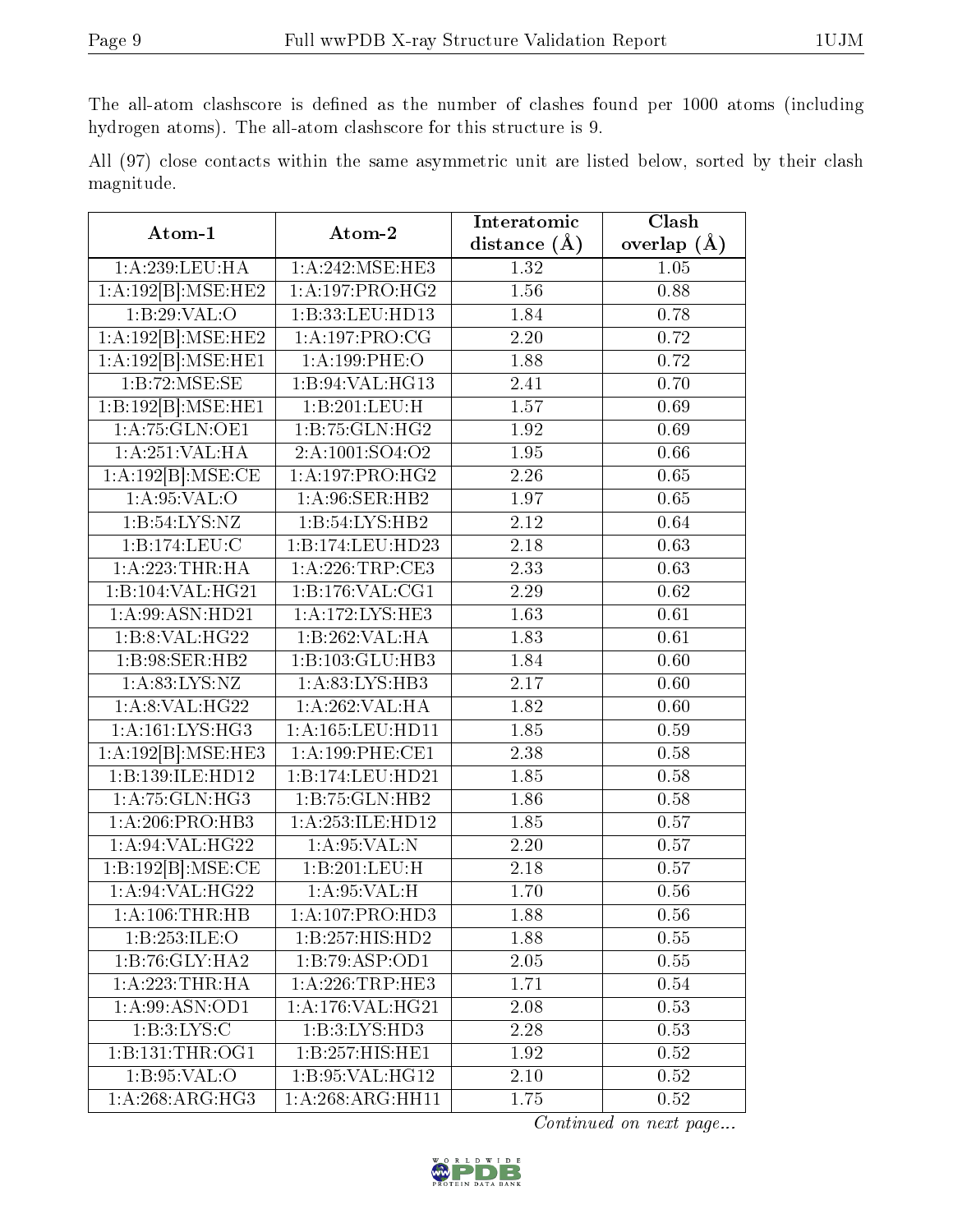| Contentaca from proctotto pago |                            | Interatomic    | $\overline{\text{Clash}}$ |
|--------------------------------|----------------------------|----------------|---------------------------|
| Atom-1                         | Atom-2                     | distance $(A)$ | overlap $(\AA)$           |
| 1:B:139:ILE:CD1                | 1:B:174:LEU:HD21           | 2.40           | 0.52                      |
| 1: A:99: ASN:O                 | 1: A:100:LYS:C             | 2.49           | 0.51                      |
| 1:B:18:THR:HA                  | 1:B:42:THR:OG1             | 2.10           | 0.51                      |
| $1:B:44:ARG:H\overline{B2}$    | 1:B:48:LYS:H <sub>22</sub> | 1.74           | 0.51                      |
| 1:A:174:LEU:HDI1               | 3:A:1181:HOH:O             | 2.11           | 0.51                      |
| 1: A:161:LYS:HG3               | 1:A:165:LEU:CD1            | 2.42           | 0.50                      |
| 1:A:204:VAL:CC                 | 1:A:205:LEU:HD12           | 2.32           | 0.50                      |
| 1: A:53: GLN:NE2               | 1: A:66:THR:OG1            | 2.45           | 0.49                      |
| 1:A:167:GLU:HA                 | 1:A:172:LYS:HD3            | 1.94           | 0.49                      |
| 1:A:248:VAL:HG11               | 1:A:253:ILE:HD11           | 1.94           | 0.49                      |
| 1: A:76: GLY:HA2               | 1:A:79:ASP:OD1             | 2.12           | 0.49                      |
| 1:A:40:ARG:NH2                 | 1: A:83: LYS:O             | 2.44           | 0.49                      |
| 1:B:152:LYS:HB2                | 1:B:152:LYS:NZ             | 2.28           | 0.49                      |
| 1:B:141:LYS:HD2                | 1:B:144:VAL:HG21           | 1.97           | 0.47                      |
| 1:B:294:LYS:HD3                | 1:B:296:PHE:CZ             | 2.50           | 0.47                      |
| 1:B:243:PRO:HA                 | 1:B:303:GLN:NE2            | 2.30           | 0.47                      |
| 1:A:49:LEU:HD23                | 1: A:66:THR:HG23           | 1.98           | 0.46                      |
| 1:B:204:VAL:CC                 | 1:B:205:LEU:HD12           | 2.36           | 0.46                      |
| 1:A:75:GLN:HB3                 | 1:B:75:GLN:CD              | 2.37           | 0.45                      |
| 1:B:18:THR:HB                  | 1:B:92:ALA:HB2             | 1.98           | $0.45\,$                  |
| 1:B:141:LYS:CD                 | 1:B:144:VAL:HG21           | 2.46           | 0.45                      |
| 1:A:294:LYS:HD3                | 1:A:296:PHE:CZ             | 2.51           | 0.45                      |
| 1:B:104:VAL:HG21               | 1:B:176:VAL:HG12           | 1.97           | 0.45                      |
| 1:B:237:PRO:O                  | 1:B:241:LEU:HG             | 2.17           | 0.45                      |
| 1: A: 101: TYR: CZ             | 1:A:105:VAL:HG21           | 2.52           | 0.44                      |
| 1:A:226:TRP:O                  | 1:A:229:SER:HB3            | 2.17           | 0.44                      |
| 1:A:42:THR:H                   | 1:A:67:ALA:O               | 2.17           | 0.44                      |
| 1:B:268:ARG:HG3                | 1:B:268:ARG:HH11           | 1.83           | 0.44                      |
| 1:B:45:SER:OG                  | 1: B:48: LYS: HG3          | 2.17           | 0.44                      |
| 1: A:243:PRO:HA                | 3:A:1333:HOH:O             | 2.17           | 0.44                      |
| 1: A:170: PRO:O                | 1:A:241:LEU:HD21           | 2.19           | 0.43                      |
| 1:B:54:LYS:HZ3                 | 1:B:54:LYS:HB2             | 1.83           | 0.43                      |
| 1:A:71:ASP:OD1                 | 1:A:74:LYS:HB2             | 2.18           | 0.43                      |
| 1:A:206:PRO:HB3                | 1:A:253:ILE:CD1            | 2.47           | 0.43                      |
| 1:B:127:ARG:HG3                | 1:B:261:LEU:O              | 2.18           | 0.43                      |
| $1:A:2:A\overline{LA:HB2}$     | 1:A:11:GLU:OE1             | 2.19           | 0.43                      |
| 1: A:268:ARG:HG3               | 1: A:268: ARG:NH1          | 2.33           | 0.42                      |
| 1: B:95: VAL:O                 | 1: B:96: SER: C            | 2.55           | 0.42                      |
| $1:A:44:A\overline{RG:HD3}$    | 2:A:1002:SO4:O3            | 2.20           | 0.42                      |
| 1:A:83:LYS:HB3                 | 1: A:83: LYS: HZ3          | 1.81           | 0.42                      |
| 1:B:245:GLN:HA                 | 1:B:306:ASP:OD2            | 2.20           | 0.42                      |

Continued from previous page.

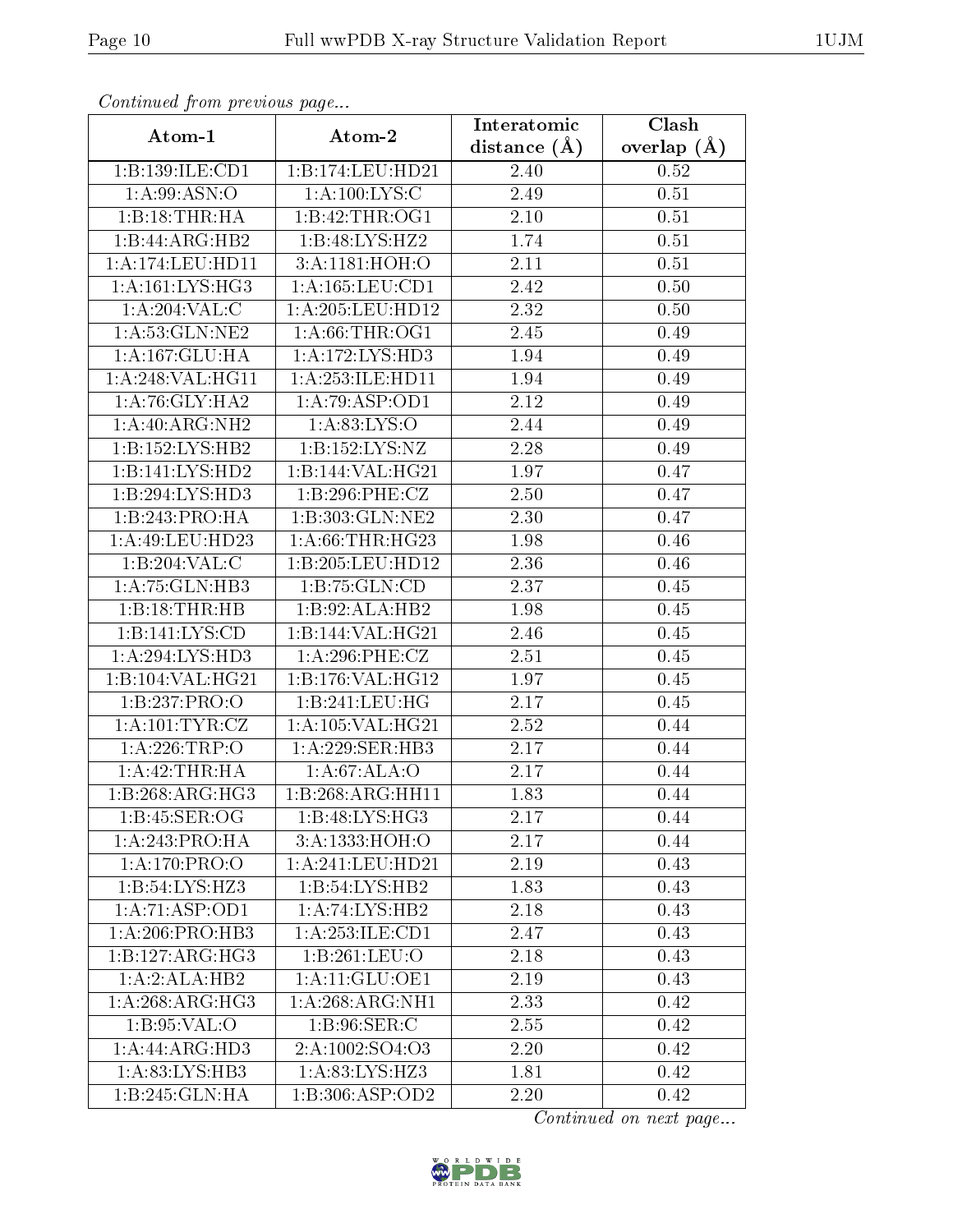| Atom-1            | Atom-2                        | Interatomic<br>distance $(A)$ | Clash<br>overlap $(A)$ |
|-------------------|-------------------------------|-------------------------------|------------------------|
| 1:5:98:SER:O      | 1:B:104:VAL:HG13              | 2.19                          | 0.42                   |
| 1:A:157:GLU:O     | $1: A:161:LYS:H\overline{B2}$ | 2.20                          | 0.42                   |
| 1:B:109:ILE:HD11  | 1:B:183:GLU:HB3               | 2.02                          | 0.42                   |
| 1:B:291:TYR:HA    | 1:B:341:GLU:HB2               | 2.01                          | 0.42                   |
| 1: A:205:LEU: N   | 1: A:205:LEU:HD12             | 2.35                          | 0.42                   |
| 1:B:205:LEU:HD12  | 1:B:205:LEU:N                 | 2.35                          | 0.42                   |
| 1: B:98: SER:CB   | 1:B:103:GLU:HB3               | 2.49                          | 0.42                   |
| 1:A:18:THR:HA     | 1: A: 42: THR: OG1            | 2.19                          | 0.42                   |
| 1:B:174:LEU:C     | 1:B:174:LEU:CD2               | 2.88                          | 0.41                   |
| 1:A:193:ASP:O     | 1: A: 196: LYS: HE3           | 2.20                          | 0.41                   |
| 1:A:197:PRO:HA    | 1:B:123:PRO:HG2               | 2.01                          | 0.41                   |
| 1:A:109:ILE:HD11  | 1:A:183:GLU:HB3               | 2.03                          | 0.41                   |
| 1:B:54:LYS:HZ2    | 1: B:54: LYS: HB2             | 1.84                          | 0.41                   |
| 1: B: 198: HIS: O | 1:B:198:HIS:ND1               | 2.54                          | 0.41                   |
| 1:B:268:ARG:NH1   | 1: B:268: ARG:HG3             | 2.35                          | 0.41                   |
| 1:A:121:ALA:O     | 1:A:123:PRO:HD3               | 2.20                          | 0.40                   |
| 1:B:158:SER:HA    | 1: B: 175: TRP: CE3           | 2.56                          | 0.40                   |
| 1:A:215:ASP:OD2   | 1:A:217:GLU:HB2               | 2.22                          | 0.40                   |
| 1:B:100:LYS:HB3   | 1: B: 103: GLU: CG            | 2.51                          | 0.40                   |

Continued from previous page...

There are no symmetry-related clashes.

#### 5.3 Torsion angles (i)

#### 5.3.1 Protein backbone (i)

In the following table, the Percentiles column shows the percent Ramachandran outliers of the chain as a percentile score with respect to all X-ray entries followed by that with respect to entries of similar resolution.

The Analysed column shows the number of residues for which the backbone conformation was analysed, and the total number of residues.

| Mol | Chain | Analysed                       | Favoured   Allowed   Outliers |           |          | Percentiles       |
|-----|-------|--------------------------------|-------------------------------|-----------|----------|-------------------|
|     |       | $341/342$ (100\%)   326 (96\%) |                               | $13(4\%)$ | $2(1\%)$ | 25<br>$\sqrt{19}$ |
|     |       | $341/342$ (100\%)   326 (96\%) |                               | $13(4\%)$ | $2(1\%)$ | 25<br>19          |
| All | All   | $682/684$ (100\%)   652 (96\%) |                               | $26(4\%)$ | $4(1\%)$ | 25<br>19          |

All (4) Ramachandran outliers are listed below:

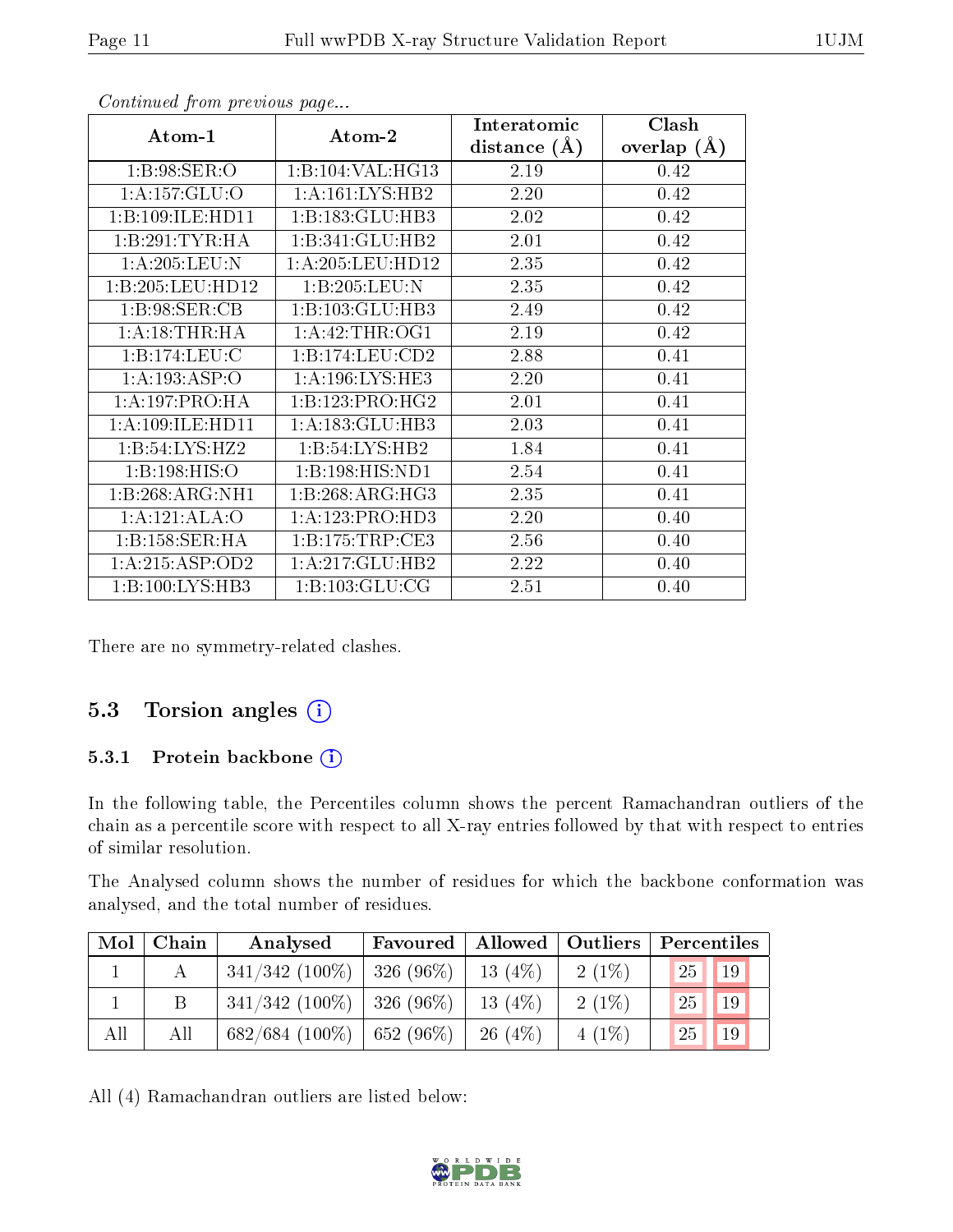| Mol | Chain | Res | Type       |
|-----|-------|-----|------------|
|     |       | 98  | SER.       |
|     |       | 99  | <b>ASN</b> |
|     |       | 101 | TYR.       |
|     |       | 100 | LYS        |

#### 5.3.2 Protein sidechains (i)

In the following table, the Percentiles column shows the percent sidechain outliers of the chain as a percentile score with respect to all X-ray entries followed by that with respect to entries of similar resolution.

The Analysed column shows the number of residues for which the sidechain conformation was analysed, and the total number of residues.

| Mol | Chain | Analysed          | Rotameric   Outliers |          | Percentiles       |  |  |
|-----|-------|-------------------|----------------------|----------|-------------------|--|--|
|     |       | $283/277(102\%)$  | 279 (99%)            | $4(1\%)$ | 72<br>67          |  |  |
|     |       | $283/277(102\%)$  | 280 $(99\%)$         | $3(1\%)$ | 78<br>73          |  |  |
| All | All   | $566/554$ (102\%) | 559 (99%)            | $7(1\%)$ | $\sqrt{76}$<br>71 |  |  |

All (7) residues with a non-rotameric sidechain are listed below:

| Mol | Chain          | Res | <b>Type</b>      |
|-----|----------------|-----|------------------|
|     |                | 80  | $\overline{GLU}$ |
|     |                | 97  | PHE              |
|     | $\overline{A}$ | 174 | LEU              |
|     |                | 207 | <b>ASN</b>       |
|     | R              | 30  | GLU              |
|     |                | 97  | PHE              |
|     |                | 207 | <b>ASN</b>       |

Some sidechains can be flipped to improve hydrogen bonding and reduce clashes. All (6) such sidechains are listed below:

| Mol | Chain | Res | <b>Type</b> |
|-----|-------|-----|-------------|
|     |       | 27  | <b>HIS</b>  |
|     |       | 53  | <b>GLN</b>  |
|     | R     | 35  | <b>HIS</b>  |
|     | R     | 53  | <b>GLN</b>  |
|     |       | 257 | <b>HIS</b>  |
|     |       | 303 | <b>GLN</b>  |

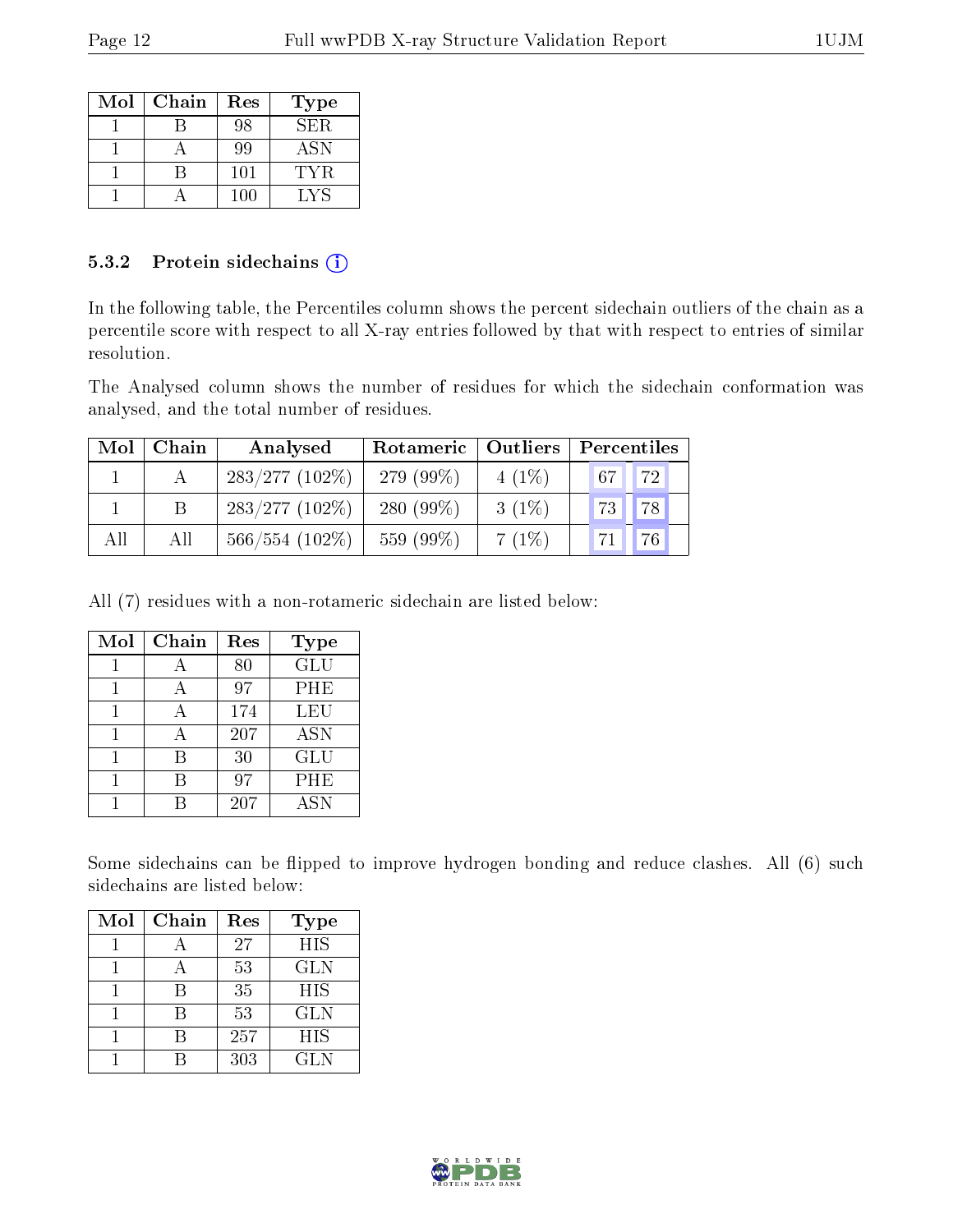#### 5.3.3 RNA  $(i)$

There are no RNA molecules in this entry.

#### 5.4 Non-standard residues in protein, DNA, RNA chains (i)

There are no non-standard protein/DNA/RNA residues in this entry.

#### 5.5 Carbohydrates (i)

There are no carbohydrates in this entry.

#### 5.6 Ligand geometry  $(i)$

10 ligands are modelled in this entry.

In the following table, the Counts columns list the number of bonds (or angles) for which Mogul statistics could be retrieved, the number of bonds (or angles) that are observed in the model and the number of bonds (or angles) that are defined in the Chemical Component Dictionary. The Link column lists molecule types, if any, to which the group is linked. The Z score for a bond length (or angle) is the number of standard deviations the observed value is removed from the expected value. A bond length (or angle) with  $|Z| > 2$  is considered an outlier worth inspection. RMSZ is the root-mean-square of all Z scores of the bond lengths (or angles).

| Mol            |                 | Chain | Res  |                          |       | Bond lengths |                |             | Bond angles |                  |             |
|----------------|-----------------|-------|------|--------------------------|-------|--------------|----------------|-------------|-------------|------------------|-------------|
|                | Type            |       |      |                          | Link  | Counts       | RMSZ           | # $ Z  > 2$ | Counts      | RMSZ             | # $ Z  > 2$ |
| $\overline{2}$ | SO <sub>4</sub> | B     | 1006 |                          | 4,4,4 | 0.26         | $\theta$       | 6,6,6       | 0.06        | $\theta$         |             |
| $\overline{2}$ | SO <sub>4</sub> | А     | 1002 |                          | 4,4,4 | 0.24         | $\theta$       | 6,6,6       | 0.05        | $\overline{0}$   |             |
| $\overline{2}$ | SO <sub>4</sub> | B     | 1010 |                          | 4.4.4 | 0.27         | $\theta$       | 6,6,6       | 0.09        | $\theta$         |             |
| $\overline{2}$ | SO <sub>4</sub> | А     | 1001 | $\overline{\phantom{0}}$ | 4.4.4 | 0.24         | $\overline{0}$ | 6,6,6       | 0.09        | $\theta$         |             |
| $\overline{2}$ | SO <sub>4</sub> | B     | 1007 |                          | 4,4,4 | 0.25         | $\overline{0}$ | 6,6,6       | 0.05        | $\overline{0}$   |             |
| 2              | SO <sub>4</sub> | B     | 1005 |                          | 4,4,4 | 0.26         | $\theta$       | 6,6,6       | 0.10        | $\theta$         |             |
| $\overline{2}$ | SO <sub>4</sub> | А     | 1003 |                          | 4,4,4 | 0.26         | $\overline{0}$ | 6,6,6       | 0.07        | $\overline{0}$   |             |
| $\overline{2}$ | SO <sub>4</sub> | A     | 1004 |                          | 4,4,4 | 0.24         | $\overline{0}$ | 6,6,6       | 0.07        | $\theta$         |             |
| 2              | SO <sub>4</sub> | B     | 1008 | $\overline{\phantom{a}}$ | 4,4,4 | 0.24         | $\theta$       | 6,6,6       | 0.06        | $\overline{0}$   |             |
| $\overline{2}$ | SO <sub>4</sub> | B     | 1009 |                          | 4,4,4 | 0.27         | $\theta$       | 6,6,6       | 0.08        | $\boldsymbol{0}$ |             |

There are no bond length outliers.

There are no bond angle outliers.

There are no chirality outliers.

There are no torsion outliers.

There are no ring outliers.

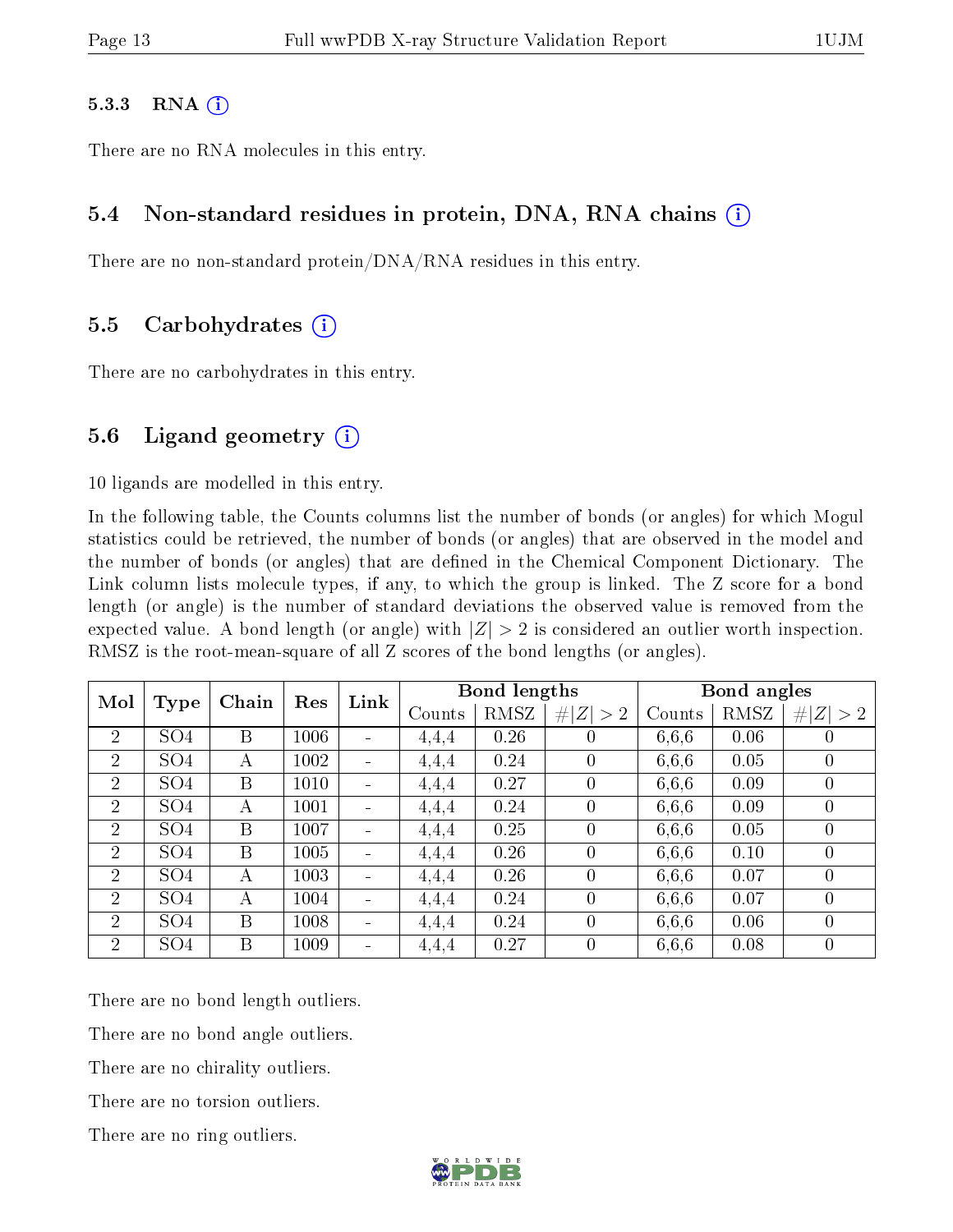| Mol | Chain |      |  | Res   Type   Clashes   Symm-Clashes |
|-----|-------|------|--|-------------------------------------|
|     |       | 1002 |  |                                     |
|     |       |      |  |                                     |

2 monomers are involved in 2 short contacts:

### 5.7 [O](https://www.wwpdb.org/validation/2017/XrayValidationReportHelp#nonstandard_residues_and_ligands)ther polymers (i)

There are no such residues in this entry.

### 5.8 Polymer linkage issues (i)

There are no chain breaks in this entry.

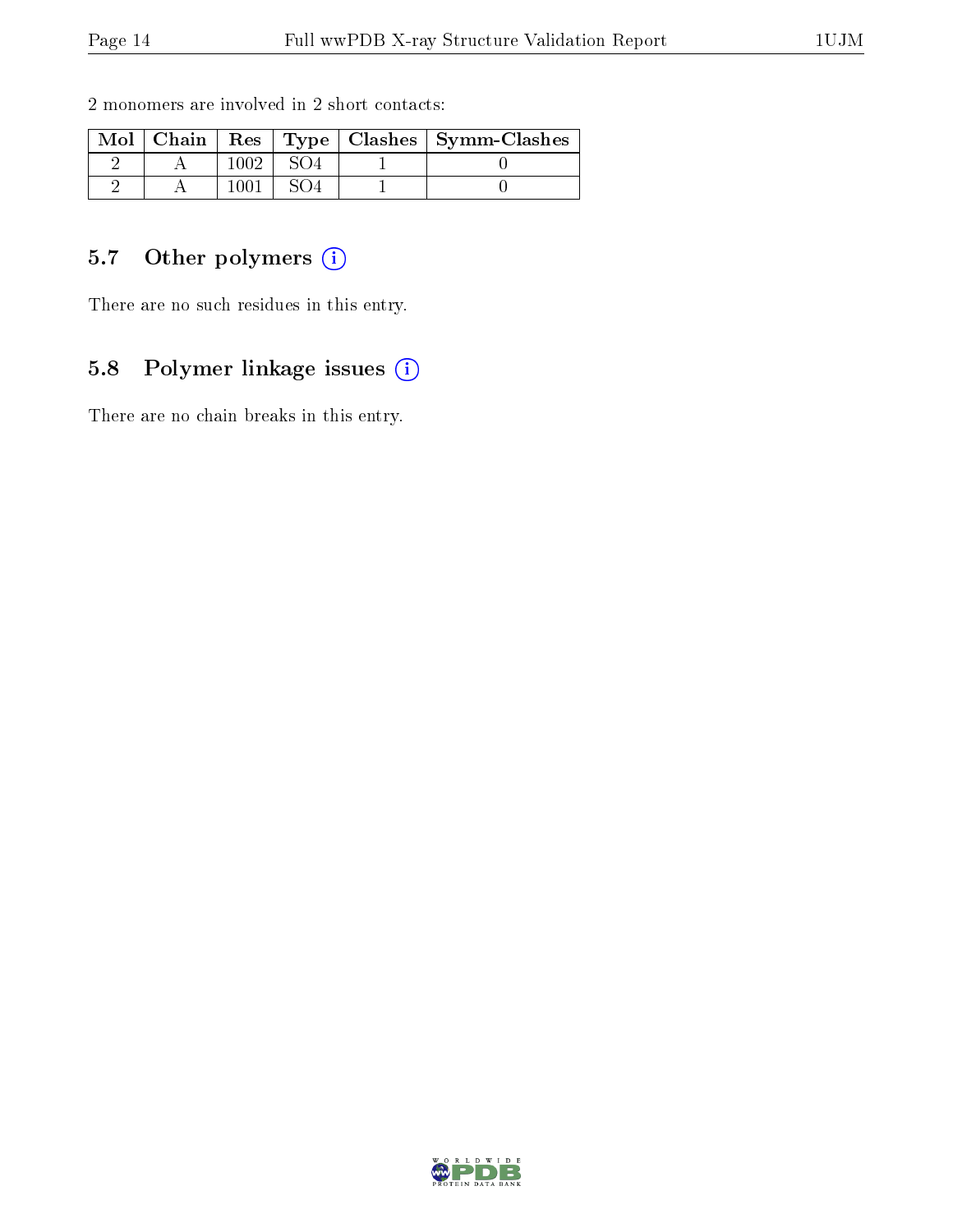## 6 Fit of model and data  $(i)$

### 6.1 Protein, DNA and RNA chains  $(i)$

In the following table, the column labelled  $#RSRZ> 2'$  contains the number (and percentage) of RSRZ outliers, followed by percent RSRZ outliers for the chain as percentile scores relative to all X-ray entries and entries of similar resolution. The OWAB column contains the minimum, median,  $95<sup>th</sup>$  percentile and maximum values of the occupancy-weighted average B-factor per residue. The column labelled ' $Q< 0.9$ ' lists the number of (and percentage) of residues with an average occupancy less than 0.9.

| Mol | Chain | Analysed                   | ${ <\hspace{-1.5pt}{\mathrm{RSRZ}} \hspace{-1.5pt}>}$ | $\#\text{RSRZ}\text{>2}$              | $\pm$ OWAB( $\rm \AA^2)$ ) | $\,$ Q $<$ 0.9 $\,$ |
|-----|-------|----------------------------|-------------------------------------------------------|---------------------------------------|----------------------------|---------------------|
|     |       | $337/342(98\%)$            | 0.21                                                  | 22 <br> 21 <br>$20(5\%)$              | 8, 19, 45, 76              |                     |
|     |       | $337/342(98\%)$            | 0.32                                                  | 20<br>$21(6\%)$<br>$\vert$ 19 $\vert$ | 8, 19, 45, 75              |                     |
| All | All   | $^{\prime}$ 674/684 (98%). | 0.26                                                  | 41 $(6%)$<br><b>20</b><br>21          | 8, 19, 45, 76              |                     |

All (41) RSRZ outliers are listed below:

| Mol            | ${\bf Chain}$             | Res             | Type                      | $\rm RSRZ$       |  |
|----------------|---------------------------|-----------------|---------------------------|------------------|--|
| $\mathbf{1}$   | B                         | 96              | SER                       | 13.4             |  |
| $\overline{1}$ | B                         | 94              | <b>VAL</b>                | 13.0             |  |
| $\overline{1}$ | $\overline{\rm A}$        | $\overline{97}$ | PHE                       | 10.1             |  |
| $\overline{1}$ | $\boldsymbol{B}$          | $\overline{2}$  | <b>ALA</b>                | 10.1             |  |
| $\overline{1}$ | $\overline{\mathrm{B}}$   | $\overline{97}$ | PHE                       | 10.0             |  |
| $\overline{1}$ | $\overline{B}$            | 98              | <b>SER</b>                | 9.5              |  |
| $\overline{1}$ | $\overline{\mathrm{B}}$   | 95              | <b>VAL</b>                | 9.1              |  |
| $\overline{1}$ | $\overline{\rm A}$        | 94              | <b>VAL</b>                | 6.7              |  |
| $\overline{1}$ | $\overline{\rm A}$        | $\overline{2}$  | $\overline{\rm ALA}$      | 6.6              |  |
| $\overline{1}$ | $\overline{\rm A}$        | $\overline{95}$ | VAL                       | 6.6              |  |
| $\overline{1}$ | $\overline{A}$            | 98              | <b>SER</b>                | 6.4              |  |
| $\overline{1}$ | $\overline{\rm A}$        | 99              | $\overline{\mathrm{ASN}}$ | $\overline{5.5}$ |  |
| $\overline{1}$ | $\overline{\rm A}$        | 96              | <b>SER</b>                | $\overline{5.1}$ |  |
| $\mathbf{1}$   | $\overline{\rm A}$        | 241             | <b>LEU</b>                | 4.7              |  |
| $\overline{1}$ | $\overline{\mathrm{B}}$   | 100             | $\overline{\text{LYS}}$   | $\overline{4.2}$ |  |
| $\overline{1}$ | $\overline{\rm A}$        | 102             | <b>ASP</b>                | $4.0\,$          |  |
| $\overline{1}$ | $\overline{\mathrm{B}}$   | $\overline{99}$ | $\overline{\mathrm{ASN}}$ | $\overline{3.9}$ |  |
| $\overline{1}$ | $\boldsymbol{\mathrm{B}}$ | 101             | <b>TYR</b>                | 3.8              |  |
| $\overline{1}$ | $\overline{\rm A}$        | 100             | $\overline{\text{LYS}}$   | 3.6              |  |
| $\overline{1}$ | $\overline{\mathbf{B}}$   | 170             | PRO                       | $3.5\,$          |  |
| $\overline{1}$ | $\overline{\rm A}$        | 218             | THR                       | 3.3              |  |
| $\overline{1}$ | B                         | 93              | SER                       | 3.3              |  |
| $\mathbf{1}$   | $\overline{\rm A}$        | 217             | <b>GLU</b>                | 3.1              |  |
| $\overline{1}$ | B                         | 343             | $\overline{\rm ALA}$      | 2.9              |  |

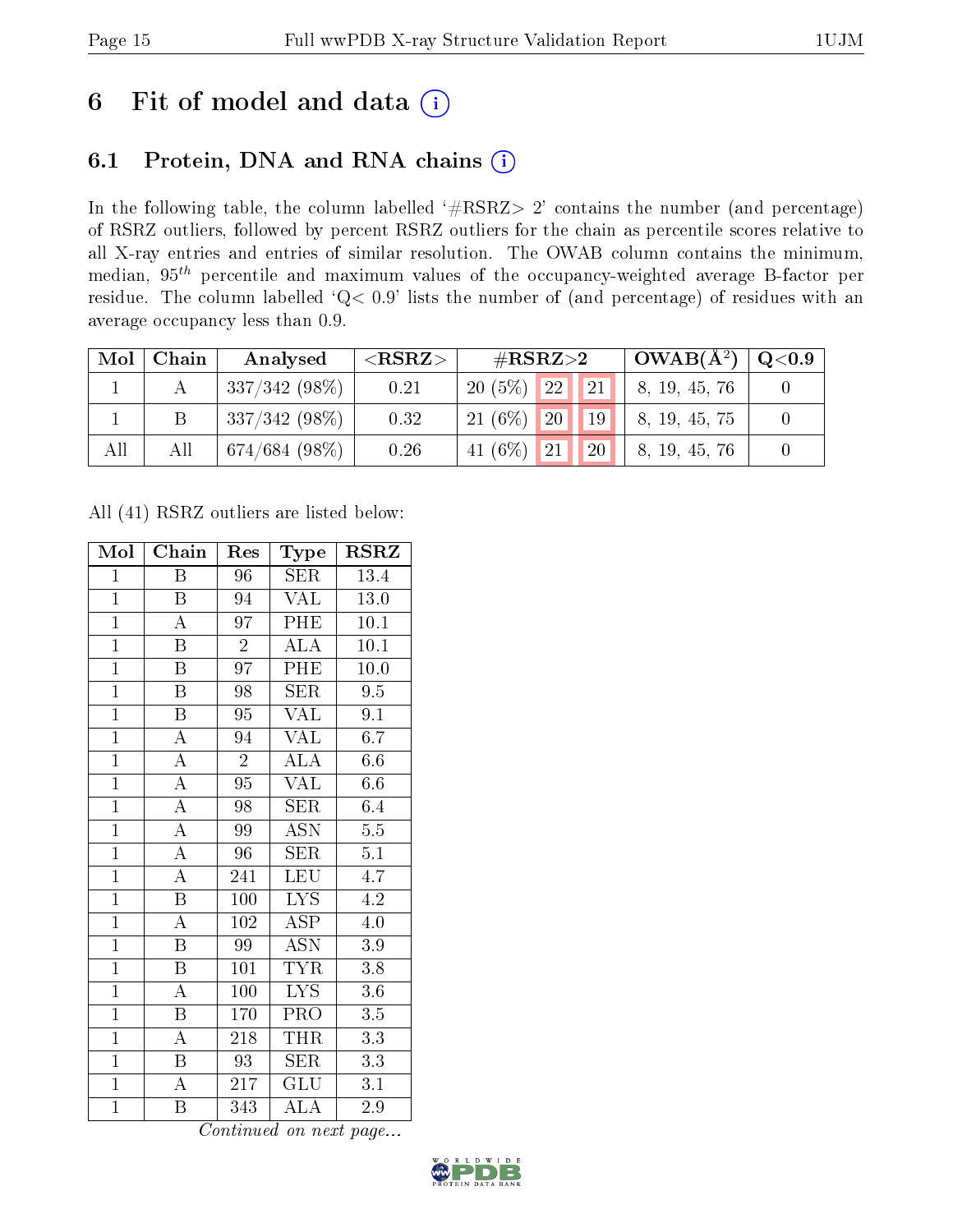| Mol          | Chain | Res            | Type                 | <b>RSRZ</b> |  |
|--------------|-------|----------------|----------------------|-------------|--|
| $\mathbf{1}$ | А     | 343            | ALA                  | 2.8         |  |
| $\mathbf{1}$ | А     | 226            | TRP                  | 2.7         |  |
| $\mathbf{1}$ | B     | 167            | GLU                  | 2.6         |  |
| $\mathbf{1}$ | B     | 104            | VAL                  | 2.5         |  |
| $\mathbf{1}$ | A     | 220            | SER                  | 2.5         |  |
| $\mathbf{1}$ | B     | 103            | $\operatorname{GLU}$ | 2.4         |  |
| $\mathbf{1}$ | B     | 54             | <b>LYS</b>           | 2.4         |  |
| $\mathbf{1}$ | А     | 3              | <b>LYS</b>           | 2.4         |  |
| $\mathbf 1$  | Β     | 75             | GLN                  | 2.3         |  |
| $\mathbf{1}$ | Β     | 102            | $\rm{ASP}$           | 2.3         |  |
| $\mathbf{1}$ | А     | 54             | <b>LYS</b>           | 2.2         |  |
| $\mathbf{1}$ | B     | $\overline{5}$ | ĀSP                  | 2.2         |  |
| $\mathbf{1}$ | А     | 168            | SER                  | 2.2         |  |
| $\mathbf{1}$ | B     | $\overline{4}$ | ILE                  | 2.1         |  |
| $\mathbf{1}$ | B     | 61             | PRO                  | 2.1         |  |
| $\mathbf{1}$ | A     | 75             | $_{\rm GLN}$         | 2.0         |  |
| $\mathbf{1}$ | A     | 83             | <b>LYS</b>           | 2.0         |  |

Continued from previous page...

### 6.2 Non-standard residues in protein, DNA, RNA chains (i)

There are no non-standard protein/DNA/RNA residues in this entry.

#### 6.3 Carbohydrates  $(i)$

There are no carbohydrates in this entry.

#### 6.4 Ligands  $(i)$

In the following table, the Atoms column lists the number of modelled atoms in the group and the number defined in the chemical component dictionary. The B-factors column lists the minimum, median,  $95<sup>th</sup>$  percentile and maximum values of B factors of atoms in the group. The column labelled  $Q < 0.9$ ' lists the number of atoms with occupancy less than 0.9.

| Mol            | Type            | Chain | Res  | Atoms | <b>RSCC</b> | $_{\rm RSR}$ | <b>B</b> -factors( $\overline{A^2}$ ) | Q <sub>0.9</sub> |
|----------------|-----------------|-------|------|-------|-------------|--------------|---------------------------------------|------------------|
| $\overline{2}$ | SO <sub>4</sub> | А     | 1001 | 5/5   | 0.71        | 0.41         | 68,69,69,70                           |                  |
| $\overline{2}$ | SO <sub>4</sub> | В     | 1010 | 5/5   | 0.73        | 0.41         | 43, 48, 50, 51                        |                  |
| $\overline{2}$ | SO <sub>4</sub> | B     | 1005 | 5/5   | 0.85        | 0.33         | 43, 45, 48, 48                        |                  |
| $\overline{2}$ | SO <sub>4</sub> | B     | 1009 | 5/5   | 0.86        | 0.27         | 54, 57, 57, 57                        |                  |
| $\overline{2}$ | SO <sub>4</sub> |       | 1003 | 5/5   | 0.88        | 0.59         | 77,77,77,78                           |                  |
| -2             | SO <sub>4</sub> |       | 1004 | 5/5   | 0.94        | 0.17         | 48, 50, 51, 51                        |                  |